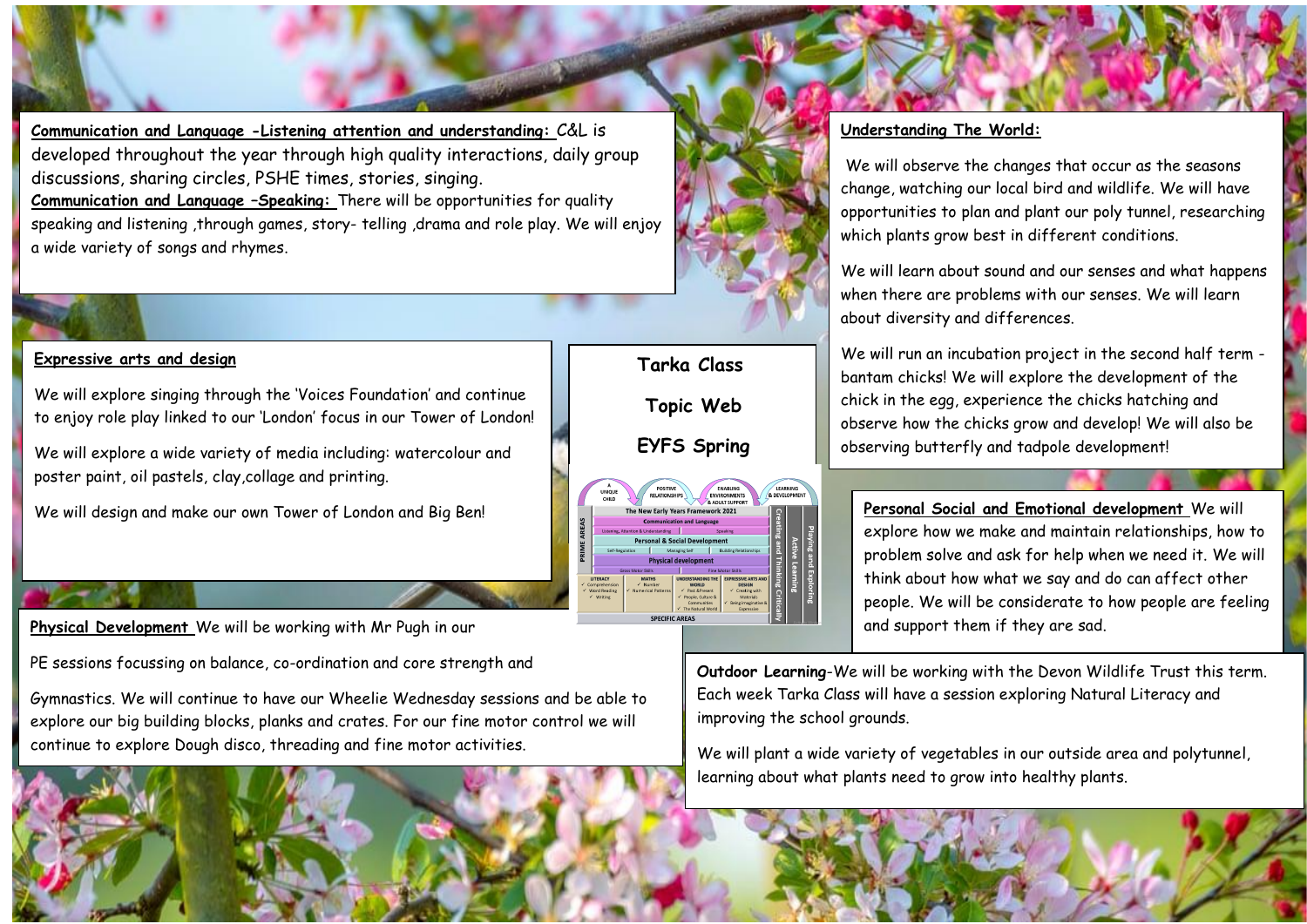

**Maths**